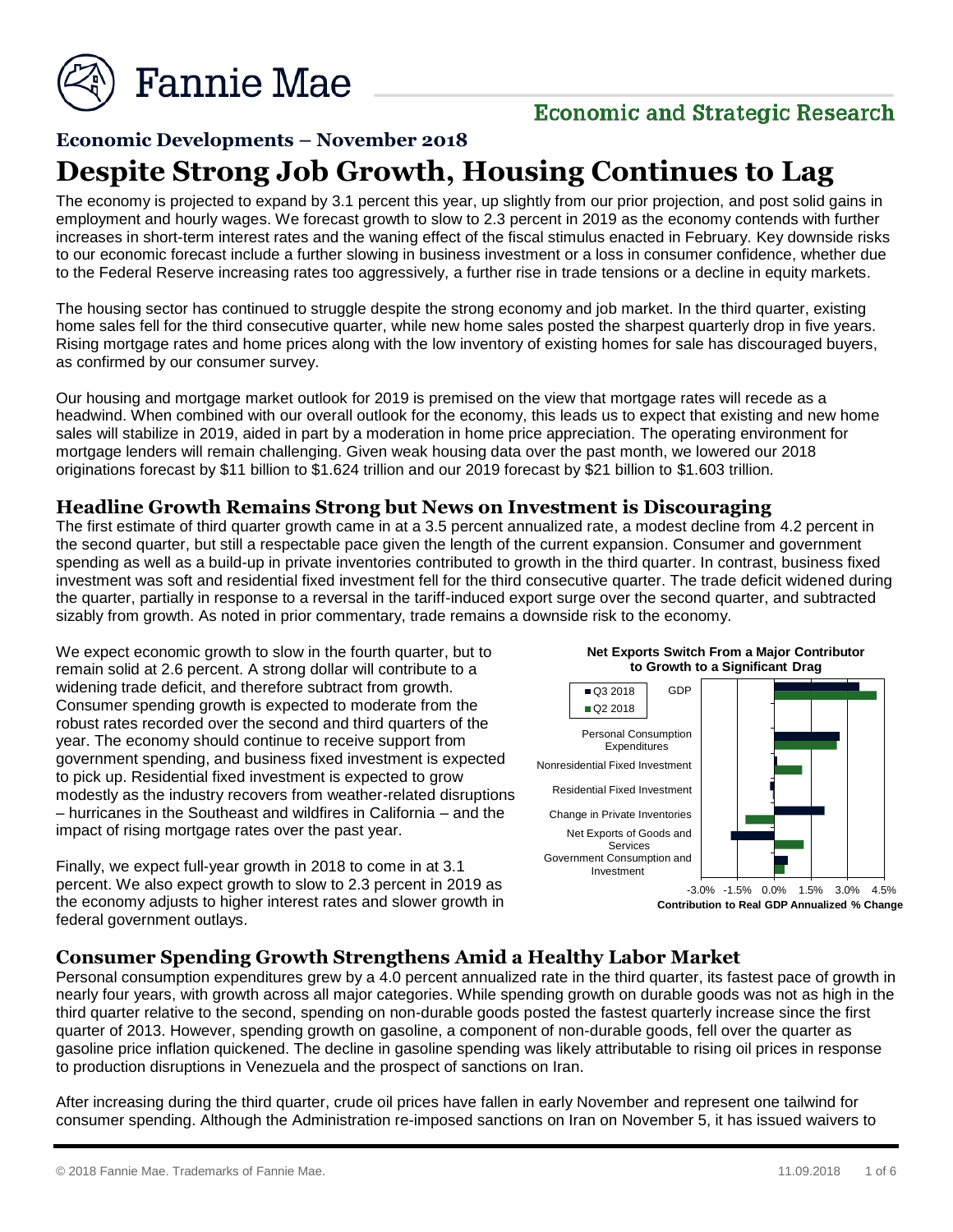eight countries so far, allowing them access to Iranian oil supplies and making the decline in the oil supply from Iran more gradual. Additionally, the lost barrels of oil from Iran and Venezuela have been replaced by greater output from the U.S., Russia, and Saudi Arabia, putting downward pressure on oil prices. Lower oil prices should lead to declining gasoline prices and help support consumer spending.



The U.S. economy created 250,000 jobs in October, a pickup from the September increase of 118,000 jobs, which were revised lower by 16,000. The level of job creation in October partly reflected a rebound from Hurricane Florence as weather-sensitive industries, such as leisure and hospitality, registered job gains in October following a September decline.

The brisk pace of job creation in October contributed to the impressive strength of the labor market this year. The number of jobs added last month pushed total job growth year-to-date above 2.1 million. By comparison, the U.S. economy added 1.8 million and 2.0 million jobs over the first 10 months of 2017 and 2016, respectively.

The unemployment rate held steady in October at 3.7 percent, a level last recorded in 1969. Amid a low unemployment rate, annual

average hourly earnings across the private sector rose by 3.1 percent, an expansion high. Earnings growth in the private services-producing sector, which accounted for 84 percent of all private-sector jobs in October, rose by 3.3 percent, a new expansion high. By contrast, earnings growth across the private goods-producing industries has held relatively steady over the past two years, reflecting an offsetting deceleration in average hourly earnings growth in the manufacturing sector that has largely offset the broad acceleration in the construction, mining, and logging industries.





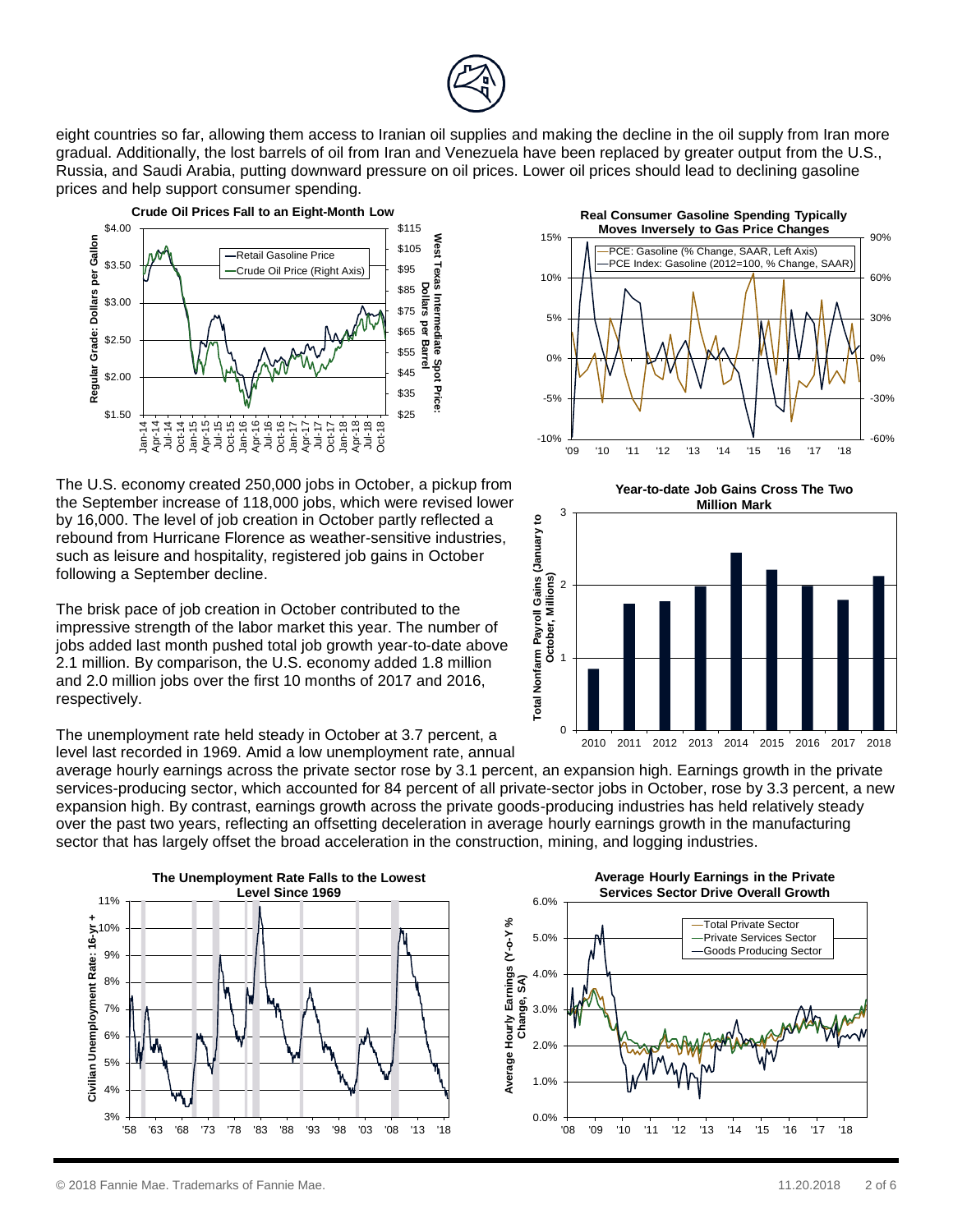

# **Government Spending and Inventories Also Contribute to Growth**

Government spending and investment accelerated in the third quarter, boosted by faster growth in federal nondefense and state and local spending as well as solid growth in federal defense spending. The contribution of government spending to broader economic growth is supported by the Bipartisan Budget Act of 2018, which we expect will continue to boost growth through the first half of next year before it begins to fade and turns to a drag on economic growth in the second half of 2020.

Inventories lifted growth in the third quarter as businesses replenished the net drawdown from the second quarter, contributing 2.1 percentage points to growth after subtracting 1.2 percentage points in the previous quarter. The third quarter contribution was its largest since the first quarter of 2015. We expect inventory investment to slow in the fourth quarter, dragging moderately on growth.

#### **Weakness in Business Investment May Limit Future Productivity Gains**

Business fixed investment grew at a 0.8 percent annualized rate in the third quarter, the slowest pace in nearly two years. Equipment spending growth slowed to a near standstill despite the full expensing provision from the 2017 Tax Cuts and Jobs Act. Business spending on industrial equipment represented the lone bright spot, growing by a 10.2 percent annual rate in the third quarter after falling by 3.1 percent in the second quarter. The gains in industrial spending were countered by a slowdown in the growth of information processing equipment and declines in transportation and other business equipment spending. Anecdotal reports contained in the minutes of the Federal Open Market Committee (FOMC) September meeting were encouraging, as FOMC members noted that their contacts remained optimistic about their business prospects. However, they did acknowledge that labor shortages and uncertainty regarding trade policy were causing them to forego business fixed investment opportunities in some cases.

Nonresidential spending on structures declined outright as most categories recorded quarterly declines. Most notably, spending related to petroleum and natural gas fell for the first time since the fourth quarter of 2016, following surges in the prior two quarters. Growth in spending on nonresidential structures may be limited if oil prices continue to fall.

Over the third quarter productivity rose at a healthy 2.2 percent annualized rate, perhaps reflecting last year's rebound in capital investment. However, from a year ago, productivity grew 1.3 percent, remaining within the 1.0 percent to 1.4 percent range that has prevailed since the end of 2016. The recent slowdown in business fixed investment growth diminishes the likelihood that productivity will accelerate further.

#### **Inflation Remains Manageable**

Despite the broad acceleration in average hourly earnings, annual growth in the price index associated with personal consumption expenditures (PCE) offered some evidence that inflation pressures remain contained. This is likely due in part to continued productivity gains. The annual growth in the PCE index slowed in September for the second consecutive month to 2.0 percent, while core PCE inflation remained stable at 2.0 percent for the fifth consecutive month.

The recent decline in oil prices and the rise in the dollar puts downward pressure on inflation, but escalating tariffs, most notably on imports from China, represents an upside risk for inflation. However, that risk is partly reduced by gains in the U.S. dollar relative to the Chinese yuan over the past year. The minutes from the Federal Reserve's September FOMC meeting indicate that firms were attempting to diversify the set of countries with which they trade as a result of uncertainty over tariff policy and to limit their impact on input costs.

#### **Fed Pauses in November**

The Fed kept the target federal funds rate at a range of 2.0 to 2.25 percent at the November FOMC meeting, as widely expected. The statement accompanying the meeting noted that the pace of broader economic growth was strong, but it acknowledged that growth of business fixed investment had "moderated." The statement recognized that job gains have also been strong and the unemployment rate has declined, while inflation remains near 2.0 percent. The Fed considers the risks to its economic outlook to be "roughly balanced," and still expects "further gradual increases in the target range for the federal funds rate." We anticipate that the Fed will raise the federal funds rate in December and two more times in 2019, reflecting our forecast of a solid labor market and inflation near the Fed's 2.0 percent objective.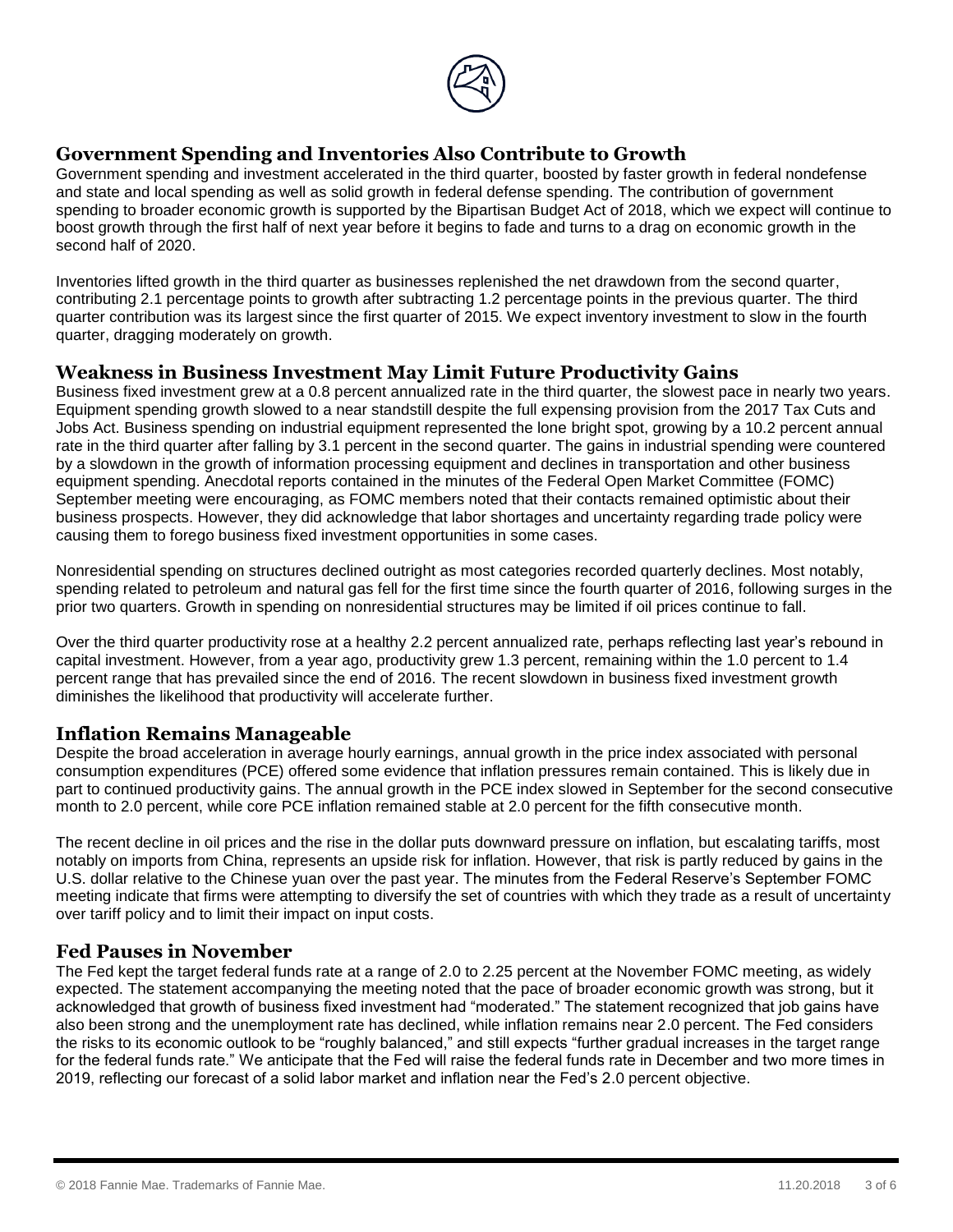

## **Stock Market Volatility and Trade Tensions Pose Downside Risks to Forecast**

Volatility in the stock market intensified since our last forecast. Moves at or above 1.0 percent up or down in the S&P 500 Index occurred on 10 trading days in October compared with none in September. For all of October, the S&P 500 Index fell 6.9 percent, largely reversing its 2018 gains.

Consumer confidence remains elevated in spite of recent fluctuations in the stock market. The preliminary reading from the University of Michigan Consumer Sentiment Index indicates that consumers' confidence fell modestly in November to 98.3 from 98.6 in October, but remains at a historically high level, suggesting that recent stock market volatility did not significantly change consumers' views on the economy. However, there seems to be a divergence in sentiment by household income. Sentiment among households earning more than \$75,000 a year fell, perhaps a reaction to October's stock-market decline, while those earning less than \$75,000 saw a gain. Sustained declines in the stock market pose downside risks to our outlook as a contraction in households' financial wealth could lead consumers to be more cautious.



The U.S. trade deficit subtracted 1.8 percentage points from third quarter growth, reversing its positive contribution in the second quarter. Exports fell sharply, reversing the surge in the prior quarter, when shipments had been pulled forward to beat the effective date of announced tariffs. At the same time, imports rose the most in three quarters. Additionally, the rise in the dollar, which makes U.S. exports more expensive to foreign buyers and foreign goods and services less expensive to U.S. consumers, should lead to a widening in the deficit in coming quarters. Our forecast assumes that net exports will continue to fall, further subtracting from economic growth.

## **Housing Roundup**

Widespread weaknesses in housing indicators occurred in the third quarter, as higher mortgage rates, continued house price appreciation, and low inventory further reduced affordability. In the third quarter, existing home sales fell for the third consecutive quarter, while new home sales posted the sharpest quarterly drop in five years. Mortgage rates averaged 4.57 percent in the third quarter, reaching the highest quarterly level in more than seven years. In addition, annual house price growth exceeded 6.0 percent in July and August (FHFA Purchase-Only Index). Although the inventory of homes for sale has shown evidence of growing, the increase has been concentrated in California and remains abnormally low in many markets. In the third quarter, it would take approximately 4.3 months to exhaust the inventory of existing homes at the current sales pace. A months' supply of inventory below six months typically signals a shortage. The months' supply of new homes reached 6.6 months in the third quarter, exceeding six months for the first time since the third quarter of 2011.

**Months' Supply of New Homes Has Risen More than Existing Homes** 12 Homes (# of Months) **Months' Supply of Homes (# of Months)** 10 8 6  $\overline{\overline{6}}$ **Months' Supply** 4 Existing SF Homes 2 New Homes0 '00 '02 '04 '06 '08 '10 '12 '14 '16 '18

More recently, extreme weather during the month likely also contributed to the lackluster performance. Existing home sales fell by 3.4 percent in September, the sixth consecutive monthly decline, led by a 5.4 percent drop in the South and a 3.6 percent decrease in the West. Sales of new homes have fallen for four consecutive months, with a 5.5 percent decline in September that was partly attributable to a 1.5 percent decrease across the South and a 12.0 percent decline in the West. The wildfires have been tragic for all those affected. We expect that the impact of these natural disasters for residential construction activity will be transitory.

The increase in mortgage rates to date and ongoing home price appreciation should remain a headwind for home sales. Home prices are expected to rise by 5.4 percent in 2018 and by an additional 4.1 percent in 2019, decelerating from 6.9 percent appreciation in 2017 (FHFA Purchase-Only Index). Fannie Mae's [Home Purchase Sentiment Index®](http://www.fanniemae.com/portal/research-insights/forecast.html) (HPSI) fell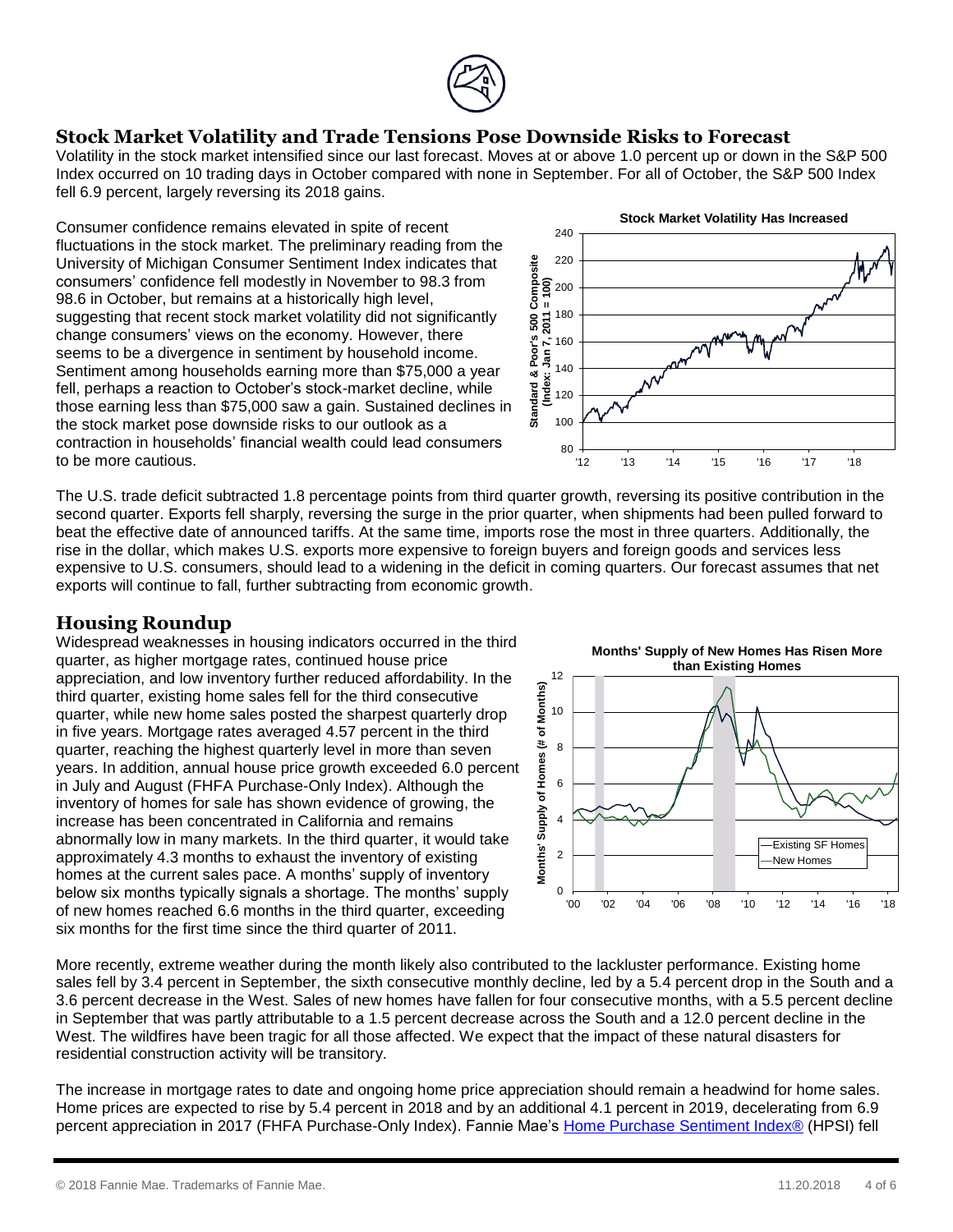

modestly in October, partly reflecting an increase in the proportion of respondents expecting mortgage rates to go up over the next 12 months and a decline in the share expecting mortgage rates to go down.

The Census Bureau's Housing Vacancy Survey provided some good news for the longer-run drivers and health of the housing sector. Household growth remained robust in the third quarter, increasing by 1.56 million occupied households over the prior year. Renter-occupied households posted the first year-over-year increase since the first quarter of 2017. Over the past year, the count of owner occupied households increased by 1.5 million, the 13<sup>th</sup> consecutive quarter of annual gains. The homeownership rate has increased on an annual basis over seven consecutive quarters, reaching 64.4 percent in the third quarter. In addition, both the homeowner and rental vacancy rates remain at or near multi-decade lows. Over the longer-term, headship rates and household formation are key determinants of housing production. In the immediate term, market conditions are a challenge for the construction industry.

Single-family housing starts fell over the third quarter. Higher interest rates are raising builder's construction costs and average hourly earnings growth of residential construction workers has accelerated amid tight labor conditions. Prices of softwood lumber have offered relief, declining by approximately 27 percent since reaching a record high in June. Similar to home sales, weather may have also played a role in the recent decline in single-family housing starts as the 0.9 percent drop in September was driven by a 6.8 percent decrease in the South. Multifamily starts, which are notoriously volatile, also pulled back in the third quarter, with a drop in September thanks to sharp declines in the Midwest and the South.

We revised projected purchase mortgage volumes down slightly (approximately 1.0 percent for 2018 and around 2.0 percent for 2019) based on the downward revision to the forecast of single-family starts and incoming data indicating a continued softening in home price appreciation. We now have purchase originations declining slightly in 2018 relative to 2017 (down about 1.0 percent year over year), a change from last forecast, but recovering in 2019 (up almost 3.0 percent year over year) as existing home sales are projected to pick up. We left projected refinance volumes unchanged forecast over forecast despite the increase in mortgage rates over the last month, given our relatively large downward revision in the prior forecast, which was consistent with a more pessimistic outlook for rates.



For information on multifamily market conditions, please see the November [2018 Multifamily Market Commentary.](http://www.fanniemae.com/portal/research-insights/forecast.html)

#### **Economic & Strategic Research (ESR) Group**

#### November 9, 2018

For a snapshot of macroeconomic and housing data between the monthly forecasts, please read ESR's [Economic and](http://fanniemae.com/portal/research-insights/forecast/weekly-archive.html)  [Housing Weekly Notes.](http://fanniemae.com/portal/research-insights/forecast/weekly-archive.html)

*Data source for charts: Census Bureau, Bloomberg, Energy Information Administration, Chicago Mercantile Exchange, Department of Labor, FEMA, Bureau of Labor Statistics, Federal Reserve*

*Opinions, analyses, estimates, forecasts and other views of Fannie Mae's Economic & Strategic Research (ESR ) Group included in these materials should not be construed as indicating Fannie Mae's business prospects or expected results, are based on a number of assumptions, and are subject to change without notice. How this information affects Fannie Mae will depend on many factors. Although the ESR group bases its opinions, analyses, estimates, forecasts and other views on information it considers reliable, it does not guarantee that the information provided in these materials is*  accurate, current or suitable for any particular purpose. Changes in the assumptions or the information underlying these views could produce materially